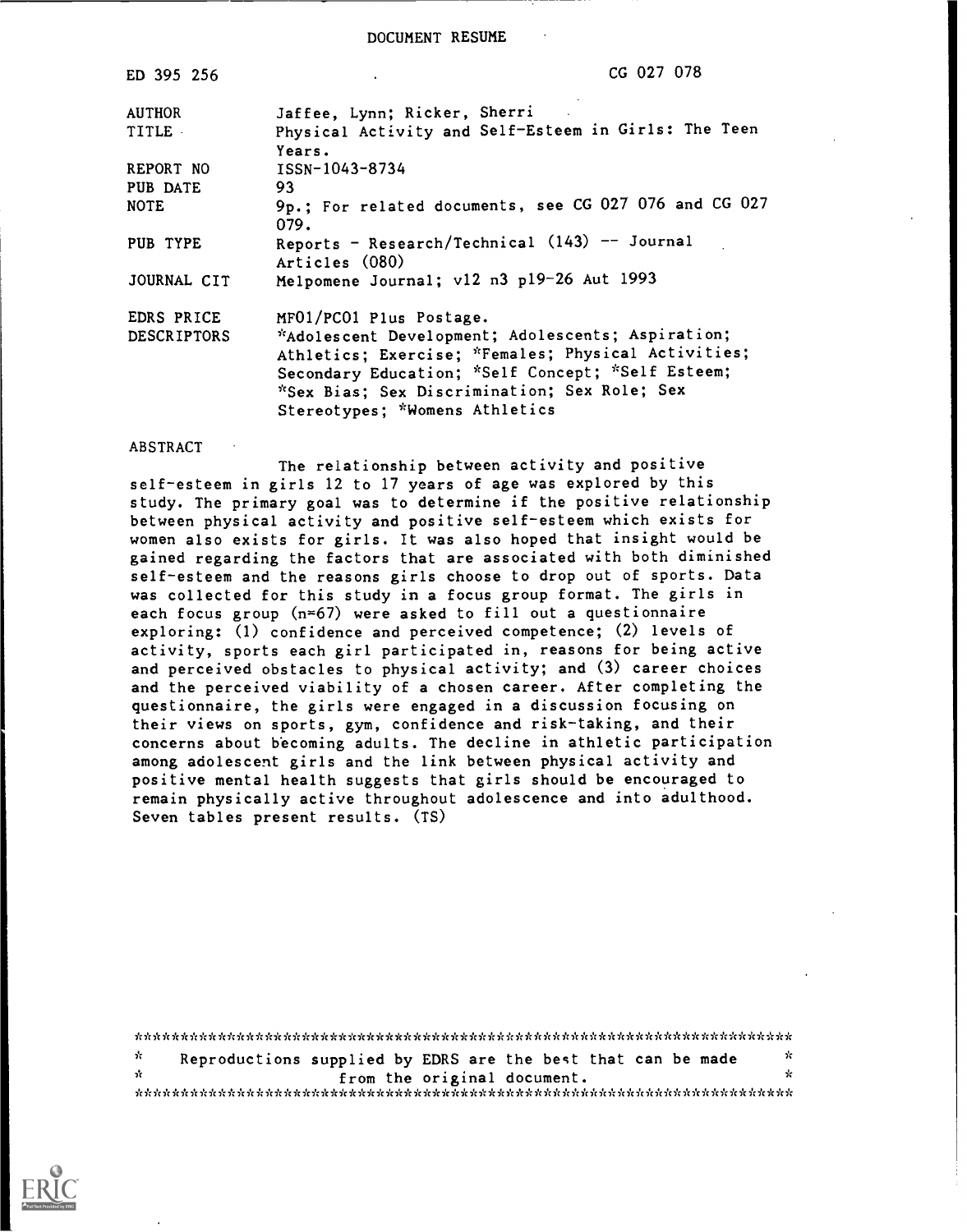# Physical Activity and Self-Esteem in Girls: The Teen Years

## **Lynn Jaffee and Sherri Ricker**  $\Box$  Minor changes have been m

### Introduction

This article reports on the second phase of a study on the relationship between physical activity and self-esteem in girls that Melpomene has undertaken over the past two years.

Our goal is to answer the question "Does the positive relationship between physical activity and positive self-esteem that exists for women exist for girls as well?" Additionally, through our conversations with the girls in this study, we hope to gain insight into some of the factors that are associated with diminished self-esteem in girls and the reasons they choose to drop out of sports.

The second phase of this study involves girls between the ages of 12 and 17. In our research on younger girls aged nine to 12, we found a strong relationship between physical activity and self-esteem, as reported in the Fall 1992 issue of the Melpomene Journal (6).

The girls in Phase One of the study<br>described physical activity and sports as a way to feel good about themselves, despite numerous obstacles to their participation in sports.

Although the study of younger girls answered many questions, it left us with many more still to be answered, especially with regard to how our findings might relate to older girls. For example, are teenaged girls as active as pre-teen girls? Are the older girls motivated in the same way? Do older girls derive self-esteem from sports participation? How do the obstacles that younger girls face affect girls as they get older? Do the girls simply drop out of sports, or do they find ways to overcome those obstacles?

In the second phase, focusing on<br>older girls, we again gathered firsthand data and then listened to what girls themselves said about physical activity, sports and how they feel al out themselves.

**ERIC** 

U S. DEPARTMENT OF EDUCATION C (Ace of Educational Research and improvement<br>EDUCATIONAL RESOURCES INFORMATION CENTER (ERIC)

- $\Box$ <br> $\Box$ <br> $\Box$  ris document has been reproduced as<br> $\Box$  received from the person or organization originating it.<br>Minor changes have been made to
	-
	- Points ot view or opinions stated in this document do not necessarily represent official OERI position or policy

Melpomene became interested in the topic for several reasons. First, research on adolescent girls finds that over the teen years, girls' participation in sports drops dramatically (4, 13). Second, research that has focused on development of both girls and boys in this age group has found that as girls move through the adolescent years, their self-esteem drops dramatically, a drop far more marked than that for boys (10).

We questioned the relationship between the dropping levels of sports participation and the decline in self-esteem. Having studied the reasons for and the benefits of physical activity for women of all ages, we are well aware of the relationship between physical activity and positive self-esteem. In each of our membership studies over the past 10 years, women have told us that physical activity enhances self-esteem, reduces stress, promotes a positive body image and makes them feel good about themselves in general (6).

### Review of the Literature

Literature focusir.7, on adolescent girls, physical activity and self-esteem is minimal. However, as more attention focuses on girls' and women's health, research in this area is increasing.

Several general statements can be made concerning previous research findings on the relationship between physical activity and self-esteem for adolescent girls. Research has documented that sports participation in girls throughout the adolescent years positively affects their self-esteem, body image and physical strength (1, 6, 11). Parents and peers are important influencing factors in the continuation of sports participation among adolescent girls. The following review describes the research that documents factors affecting sports participation and positive benefits of

 $2 \left( \frac{1}{2} \right)$ 

PERMISSION TO REPRODUCE AND DISSEMINATE THIS MATERIAL HAS BEEN GRANTED BY

<u>1111111111111111111111111</u>

# L. JAFFEE

TO THE EDUCATIONAL RESOURCES INFORMATION CENTER (ERIC)

participation among adolescent and teenaged girls

The Morbidity and Mortality Weekly Report, a publication of the U.S. Department of Health and Human Services (13), reports on a study that was a component of the Youth Risk Behavior Surveillance System. This 1990 study surveyed a representative sample of 11,631 students in grades nine through 12 nationally.

The survey asked about health-risk behaviors and physical activity patterns. The study documented that vigorous activity was significantly less common among female students than among male students and that participation levels drop steadily during the high school years.

Eldon Snyder and Elmer Spreitzer of Bowling Green State University conducted a study of approximately 500 female athletes to determine the correlates of sports participation among adolescent girls (11). Participants were drawn randomly from varsity rosters on file at the Ohio High School Athletic Association. The study was limited to high school juniors and seniors, and the overall response rate was 46%. A control group was also selected.

Findings indicated that the parents of the athletes seemed more interested in sports than the parents of non-athletic girls. The athletes started participation at a young age and received substantial encouragement from peers, teachers and coaches. The athletes in this study had more positive attitudes about their body images than their non-athletic counterparts.

A 1975 study conducted at the University of Alabama at Birmingham by Rlackman, et al. (1) involved eight high iol dance team members and a control group of eight participants from physical education classes. The purpose of the study was to determine to what extent

Continued on next page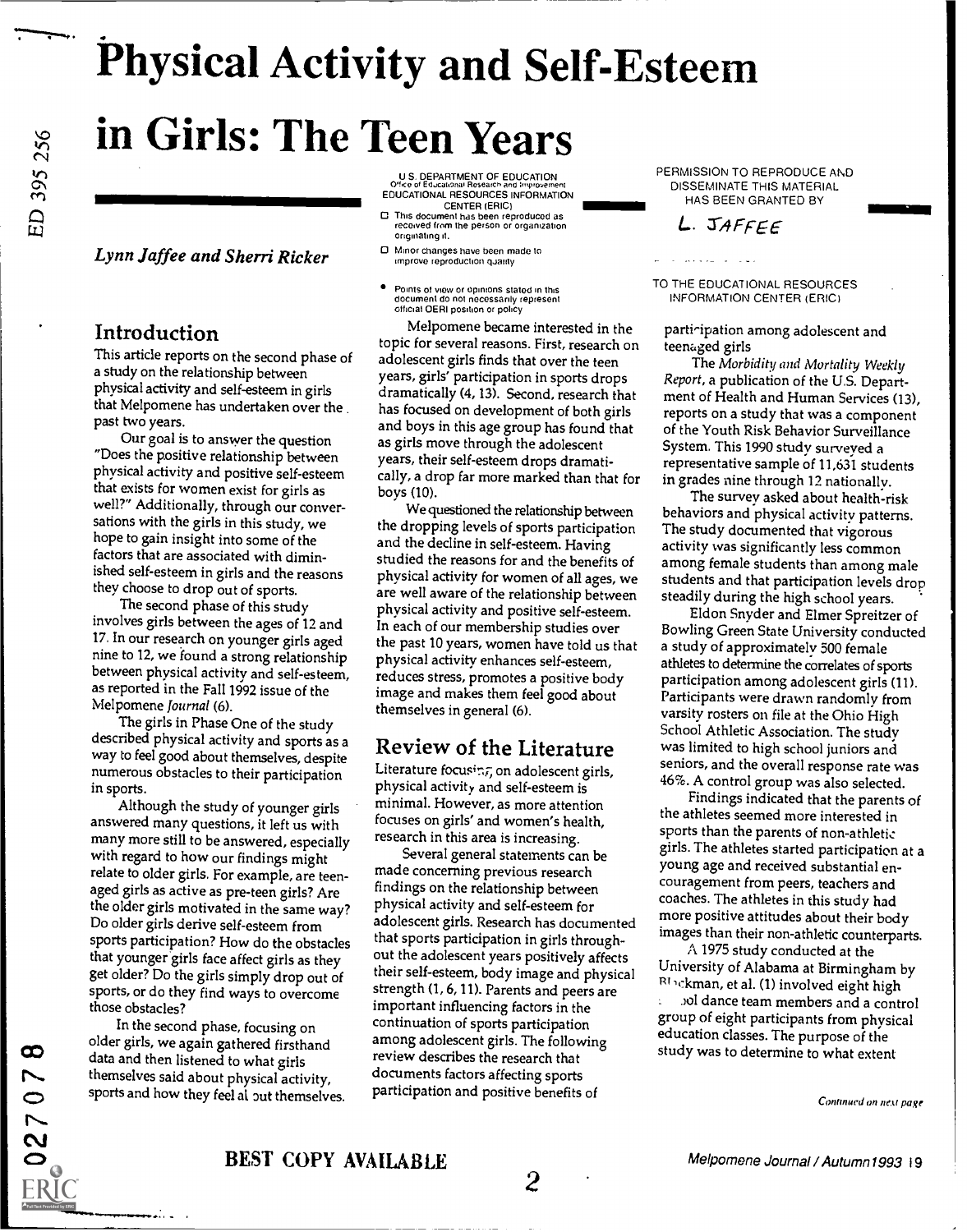female physical fitness and self-concept were affected by dance team participation in high school.

The following tests of physical strength were administered in June and October to both groups of girls: cardiovascular fitness, flexibility, muscle strength and body composition. Several psychological tests were administered as well, including Coopersmith Self-Esteem Inventory Form A, Tennessee Self-Concept Scale and Body Cathexis Scale.

Results showed that dance team participants increased aerobic activity, decreased body fat and became physically stronger over the course of the study. According to the results of the Tennessee Self-Concept Scale, physical and social self improved significantly for dance team participants.

A Canadian study conducted by Barbara Brown, et al. (2) was designed to examine the influence of significant others on continued involvement in sports by adolescent girls. Data was collected from 376 high school girls who answered a forced-choice, self-administered questionnaire. Five-point Likert-type scales were constructed to assess the socializing influence of significant others on adherence to physical activity. Three levels of sport were examined: intramural and intersport at the school level and community sport, which offered the most competitive sports.

Findings from this study indicate that parents and peers exert some influence on continued involvement in sports by adolescent girls. Evidence from the study showed small but significant positive correlations between participation and parental influence for all three contexts of participation.

Fathers appeared to play the primary role of socializing agents while mothers were more active role models. Parents and peers played important roles in the continued participation of girl athletes, although the level of importance for parents and peers varies in context.

Canadian researcher Janice Butcher, in her report, "Issues Concerning Girls' Sports Participation During Childhood and Adolescence" (3), discussed some important issues concerning girls and sports participation. According to the

report, girls have limited opportunities for both competitive and recreational sports activities outside of the public school system, especially when compared to boys. Recreation and community-based programs offer more opportunities to boys than to girls. Research on socializing agents and situations clearly showed that both are important in influencing young girls to become active in sports. Therefore, girls need both a positive socializing influence from significant others and opportunities to compete in sports activities.

Butcher reports that adolescent girls need to be encouraged to develop their physical skills. By improving those skills, girls will also improve their competence, which will give them the confidence needed to continue to try new, interesting sports. Young girls also need positive role models, which are hard to find in the media. Butcher also cites a lack of positive role models, which makes it hard for girls to take achievement and excellence in sports seriously. Finally, Butcher concludes that traditional sex role stereotypes of female athletes must be eliminated and girls must be encouraged to participate in sports suited to their interest and potential.

The Athletic Footwear Association (AFA) described the many benefits of physical activity in its 1991 report "Fit to Achieve" (4). The Youth Sports Institute of Michigan conducted the study, sponsored by the AFA, in which 10,000 10- to 18 year-olds responded to a questionnaire.

Among the potential benefits of physical activity listed by both boys and girls were improved self-confidence and self-esteem, enhanced assertiveness, emotional stability, independence and self-control. The study asserts that physical activity provides an outlet for stress and instills self-worth in children.

The Athletic Footwear Association study reported that sports participation declines dramatically among 13- to 18 year-olds. The report stated that 10-yearolds are much more involved in sports than high school seniors. The problem of adolescents dropping out of sports was analyzed with specific regard to gender in this report. The primary reason for participating in sports cited by both boys and girls is to have fun. The reasons girls gave

for discontinuing involvement in sports were: (1) they lost interest, (2) they were not having fun anymore, (3) there was too much pressure and (4) they needed more study time.

The study concluded that because sports are usually geared toward the elite athlete, recreational athletes tended to drop out when it would be most beneficial for them to remain active.

During the past 10 years, researchers at Melpomene have documented the benefits of physical activity for adults in the form of increased confidence, decreased stress levels and increased selfesteem (7, 12). More recently, Melpomene researchers have documented the positive relationship between self-esteem and physical activity in nine- to 12-year-old girls (6). Some of the studies mentioned above, however, report that girls drop out of sports as they enter their teen years (4, 13).

#### Method

Data was collected for this study in a focus group format. A research team composed of a grade school educator, experts in questionnaire and focus group design, Melpomene research staff and Melpomene interns were instrumental in designing the focus group and questionnaire format used in Phase One of this study. With minor modifications, the same questionnaire and focus group format were used in Phase Two.

The girls in each focus group were asked to fill out a three-page questionnaire that consisted of three parts. The first section contained 21 questions about confidence and perceived competence, with a five-point response scale that ranged from "always true" to "always false." This section included questions such as "I feel proud of the work I do," "I'm good at sports," "I like the way I look" and "I am pretty good at a lot of things."

The sum of these scores became the Melpomene Confidence/Competence Scale. This scale represents a broad measure of self-esteem as well as of feelings of confidence and competence in one's ability in areas such as sports, math, science and school in general. This section of the questionnaire used many of the items and the format style from the American Associaiion of University Women (AAUW) (10).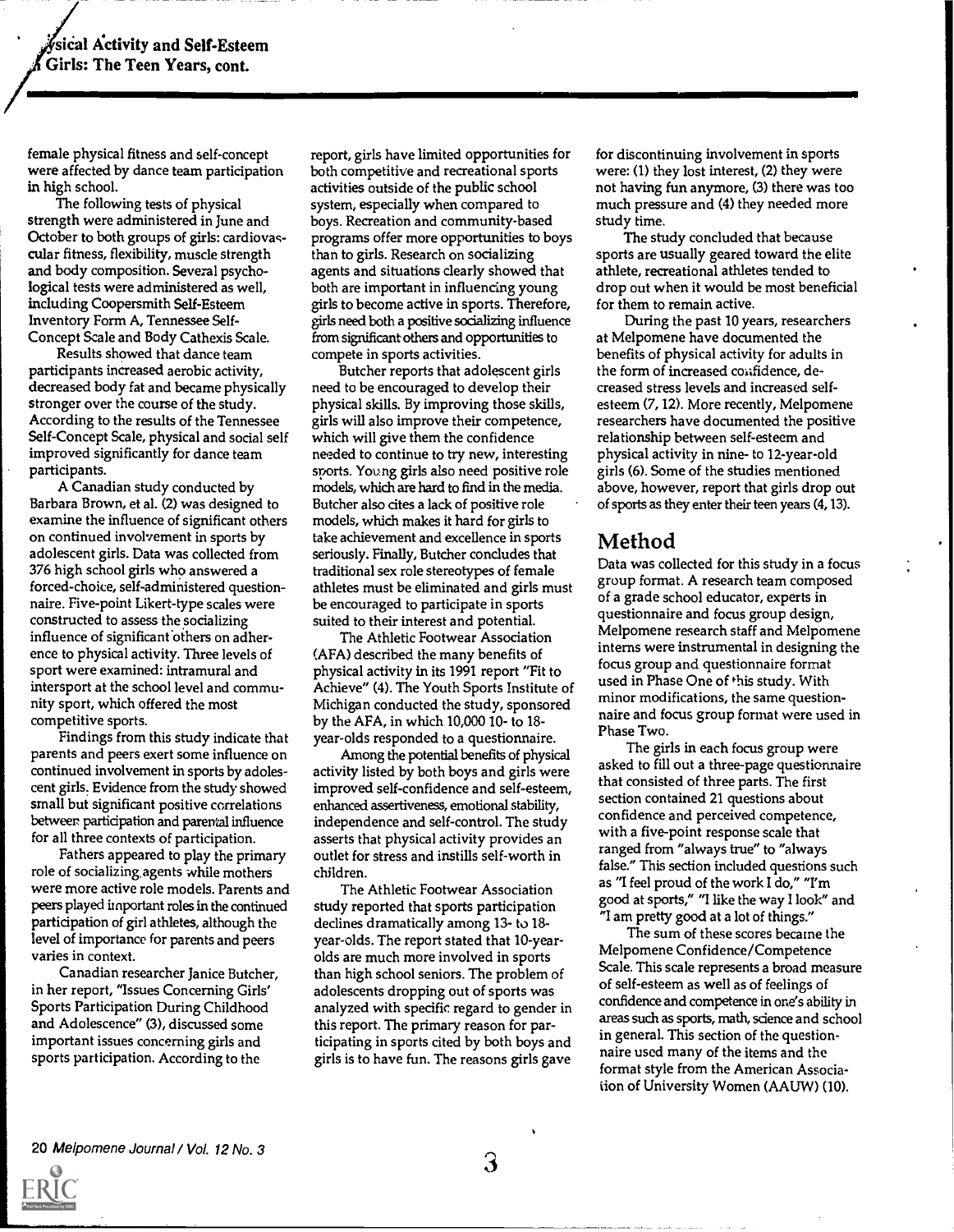With permission of the AAUW, we duplicated the AAUW Self-Esteem Index in our study. The AAUW Self-Esteem Index was used as a measure of feelings of self-confidence alone. Table 1 describes the basis for calculating this index.

The second section of the questionnaire focused on physical activity. It addressed levels of activity, sports each girls participated in, reasons for being active and perceived obstacles to physical activity. The final section of the questionnaire included questions on career choices and the perceived viability of a chosen career.

After completing the questionnaire, the girls were engaged in an hour to hourand-a-half discussion led by research team facilitators. A recorder from the research team was assigned to take notes on the group discussion. All focus groups agreed to having their discussions audiotaped.

#### AAUW Self-Esteem Index

The AAUW Self-Esteem Index was figured by using the following items:

- 1. I like most things about myself.<br>2. I like the way I look
- 2. I like the way I look.
- 3. I wish I were somebody else.
- 4. I'm happy the way I am.
- 5. Sometimes I don't like myself that much.

A value of +2 was assigned to "always true" responses, +1 to "sort of true," 0 to "sometimes true/sometimes false," -1 to "sort of false" and -2 to "always false." For negative questions, these values were reversed.

To arrive at the index value, the value for each of the five questions was summed. For analysis purposes, a constant was added to eliminate negative numbers.

Greenberg Lake Associates for AAUW chose the five questions above by running a factor analysis on the entire battery of questions in its study, Shortchanging Girls, Shortchanging America. It used the five questions that exhibited the most variance, with the exception of the question "I like the way I look," which showed a wide variance for girls but not for boys.

For further information, contact the American Association of University Women, 1111 16th Street NW, Washington, D.C. 20036. Phone: (202) 785-7700.

Table 1

The girls discussed their views on sports, gym, confidence and risk-taking and their 'concerns about becoming adults.

Tapes and notes from the focus groups were transcribed and coded on the basis of recurring themes, such as sports, relationship to boys in sports, confidence and risktaking and thoughts and concerns about growing up and personal worries. The quotations that appear in this report were taken directly from the transcribed tapes of focus group discussions.

The girls' responses to open-ended items on the questionnaires were coded, and the overall Melpomene Confidence/ Competence Score and the AAUW Self-Esteem Index were calculated by project staff. Statistical analysis was conducted by a researcher on the Melpomene staff.

Simple frequency distributions for each variable were examined. Project staff members created new variables suggested by the data. Because of the importance of obtaining an average physical activity level, a scale was constructed that combined the following items: the number of activities each participant said they engaged in, the number of times per week each participant engaged in these activities and the number of hours per week each participant engaged in these activities. The average, called the 'level," was determined by totalling these three variables and dividing by three.

### Description of the Sample

Ten focus groups were conducted. Arrangements for the focus groups were made in collaboration with three public schools and a variety of organizations, including the Girl Scouts, YWCA, community centers and the Minneapolis Park Board.

Each group consisted of three to 12 girls, for a total of 67 girls ranging in age from 12 to 17 years old, in grades seven through 12. The girls were from the Minneapolis-St. Paul metropolitan area, with the exception of one group, which was conducted in rural Minnesota.

The average height of the participants was 5' 3," and the average weight was 117 pounds. While the entire questionnaire was a self-report format, the height and weight section seemed to be somewhat problematic for the respondents. It appeared that some girls guessed on these two

items, and others reported measurements that might have been taken several months earlier. A number of girls left these two questions blank.

Attention was given to gathering a group of girls who were geographically, economically and racially diverse. Fiftyfour percent of the participants were Caucasian, 30% were African American, 12% were Asian, 2% were Chicana /Latina and 2% were Native American.

# Results and Discussion

# Self-Esteem and Physical Activity

The older girls in Phase Two of this study were not as physically active as the younger girls in the first phase. The number of older girls who said they were physically active was 82.1%. This is a drop of 17.9%, compared with the younger group, in which 100% said they were physically active. Since the samples in both studies were selected in a similar way, this difference between older and younger girls is not likely due to sample selection.

Although the older girls were not as physically active as the younger girls, the rate of participation was still comparatively high in relation to national figures documenting physical activity and sports participation in this population (13). This high level of physical activity might be attributed to both the recruitment and selection of focus group members, most of whom were participants in organizations that incorporated physical activity into their programs. Also, the acknowledged focus of Melpomene's work might have influenced the girls' responses.

As shown in Table 2, the frequency of physical activity for the girls in this group declines when compared to the younger girls. Only 35.8% of the girls in this study were active four or more times per week, in contrast to 60.5% of the younger girls. These findings are consistent with previous research documenting the decline in activity levels of teenaged girls (4, 13).

Continued on next page

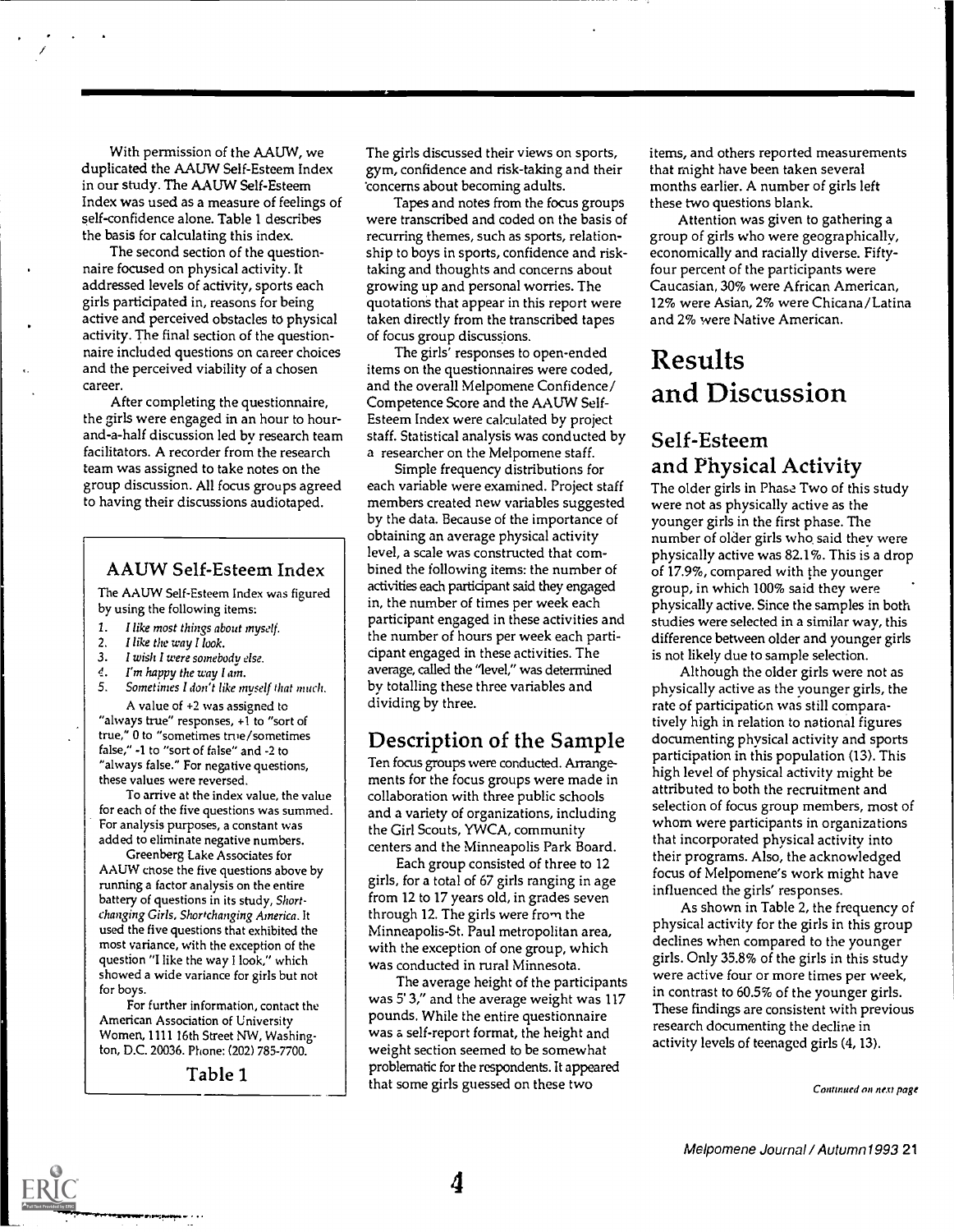Table 3 illustrates the wide variety of physical activities that the participants said they engaged in. Although the girls in both groups participated in a wide variety of activities, the percentage of girls participating in each activity was lower for the older girls.

Self-esteem was measured in this study in two ways. The first measure, the Melpomene Confidence/Competence Scale, represented a broad measure of selfesteem as well as of feelings of confidence and competence in one's ability in areas such as sports, math, science and school in general. The second measurement was the AAUW Self-Esteem Index, which was used to measure feelings of self-confidence alone.

The mean score of the Confidence/ Competence Scale was 82.21, with a range of 59 to 99. A low score on this scale indicated lower levels of confidence and perceived competence and a high score indicated higher levels.

The mean AAUW Self-Esteem Index Score for the older girls in this study was 3.03, as shown in Figure 1. This is a decline from 3.32 for the younger girls in the first study. The score of 3.03 for the older girls is slightly higher than the scores documented for girls this age by the AAUW, presented in its report "Shortchanging Girls, Shortchanging America"

(10). The AAUW study indicates that girls' self-esteem levels drop throughout the adolescent years, with high school girls having a Self-Esteem Index Score of 2.77. It is important to note that the score of 3.03<br>found in our other continues to follow the found in our study continues to follow the trend of declining self-esteem as girls move through their teens.

As shown in Table 4, the Confidence/ Competence Scale and the Self-Esteem Index both indicate a trend toward relatively high levels of self-esteem, confidence and competence during the adolescent years, with a drop in the midteens and a strong increase in the late teer, years. While not consistent with the AAUW's results, this is an encouraging trend, in that there is some indication that girls may recover some esteem and confidence during the latter teen years.

African-American girls scored higher on both the Confidence/Competence Scale and the Self-Esteem Index. This finding is consistent with the findings of the AAUW study that documented a smaller decline in self-esteem for African-American girls than for girls of any other racial identity.

Results of a chi square test of association indicated a statistically significant relationship (p<.01) between the number of physical activities each girl engaged in, the number of times per week she engaged



in the activity and overall Confidence/ Competence. This means that those girls who were most active in terms of times per week or those girls who participated in a greater number of sports were more likely to have higher Confidence/ Competence Scores than those girls who were not as physically active.

Further, girls with low Confidence/ Competence Scores of 59 to 79 indicated an average number of physical activities of 1.45, compared with 2.20 for girls with mid Confidence/Competence Scores of 79 to 87 and 3.27 for girls with high scores between 88 to 99. "Level," the average of times per week, hours per week and number of activities, also reflected a similar trend. Girls in the low Confidence/ Competence Score group had a mean Level of 1.86, the mid score group had a mean Level of 2.44, and the high group had a mean Level of 3.42. Also, those girls who participated in activities the highest number of times per week also scored highest on the Confidence/Competence Score and the Self-Esteem Index.

The Self-Esteem Index, a measure of confidence and self-esteem, did not support thc positive relationship between physical activity and self-esteem. The question arose among the researchers as to whether competence levels alone, independent of measures of self-esteem, were related to higher levels of physical activity. To explore this question further, a competence index comprised of five questions from the questionnaire, related to compe-

# Frequency and Hours of Physical Activity for Older and Younger Girls

| <b>Times per Week</b>   |         | <b>Older Girls</b> |    | Younger Girls |  |
|-------------------------|---------|--------------------|----|---------------|--|
|                         | #       | %                  | #  | %             |  |
| $0 - 1$                 | 14      | 20.9               | 8  | 10.5          |  |
| $2 - 3$                 | 20      | 29.9               | 22 | 28.9          |  |
| $4 - 6$                 | 15      | 22.4               | 27 | 35.5          |  |
| 7 or more               | 9       | 13.4               | 19 | 25.0          |  |
| Missing or not active   | 9       | 13.4               |    |               |  |
| <b>Hours per Week</b>   | #       | %                  | #  | %             |  |
| Less than 2             | 12.     | 17.9               | 12 | 16.0          |  |
| At least 2, less than 4 | 21      | 31.3               | 17 | 22.3          |  |
| At least 4, less than 7 | 8       | 11.9               | 23 | 30.7          |  |
| 7 or more               | 16      | 23.9               | 23 | 30.7          |  |
| Missing or not active   | 10      | 14.9               | ۰  |               |  |
|                         | Table 2 |                    |    |               |  |

22 Melpomene Journal / Vol. 12 No. 3

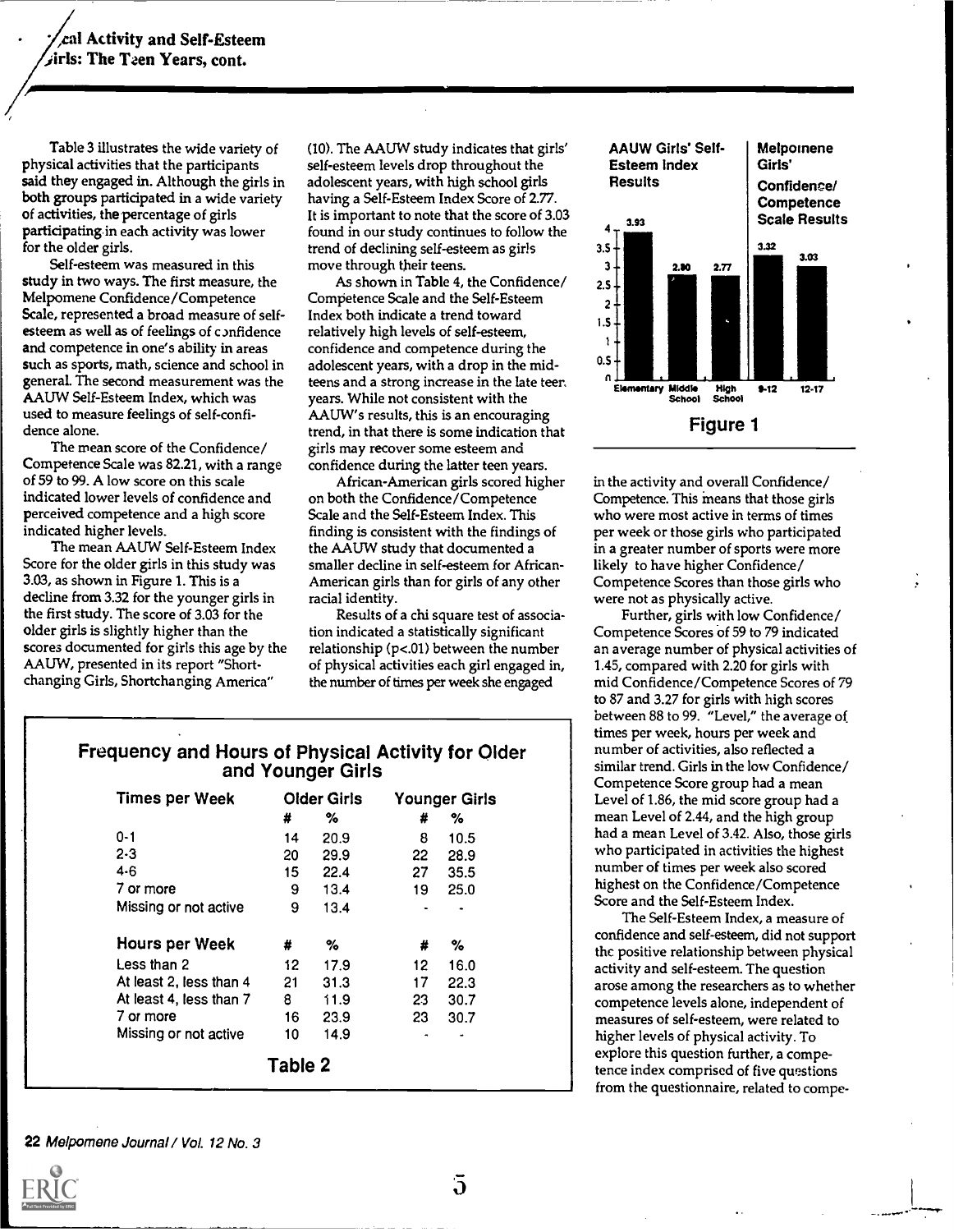tence only, was devised. When physical activity levels were analyzed in relation to the competence index, the results did not support any relationship between the two variables. This leads us to conclude that higher levels of physical activity are related to the combination of confidence and competence, rather than competence or confidence alone.

Additionally, transcripts from focus group conversations with the older girls support the relationship between selfesteem and competence and physical activity. Girls in both studies derived positive selfesteem and feelings of competence from. physical activity through challenge, achievements in sports, risk-taking experiences and skill development. For example, one girl described how she felt about sports in the following way: "I have a hard time with some sports, but I'm also pretty good in other ones, and those are

# Physical Activities Engaged in by Older and Younger Girls

|                             |    | Older<br><b>Girls</b> |    | Younger<br>Girls | three<br>of co |
|-----------------------------|----|-----------------------|----|------------------|----------------|
| Activity                    | #  | %                     | #  | %                | 1: "B          |
| Not Active                  | 11 | 16.4                  | 0  | 0                | They           |
| Basketball                  | 24 | 35.8                  | 35 | 46.1             | beca           |
| Run                         | 19 | 28.4                  | 30 | 39.5             | Girl           |
| <b>Baseball/Softball 15</b> |    | 22.4                  | 32 | 42.1             | bette          |
| Bike                        | 14 | 20.9                  | 49 | 64.5             |                |
| Volleyball                  | 13 | 19.4                  | 2  | 2.6              | said,          |
| Swim                        | 13 | 19.4                  | 54 | 71.1             | ming           |
| Walk                        | 9  | 13.4                  | 12 | 15.8             | polo           |
| Dance                       | 7  | 10.4                  | 22 | 28.9             | the t          |
| Soccer/Kickball             | 7  | 10.4                  | 30 | 39.5             | still          |
| Bowl                        | 7  | 10.4                  | 8  | 10.5             | this :         |
| Racquet sports              | 4  | 6.0                   | 18 | 23.7             |                |
| Football                    | 4  | 6.0                   | 0  | 0                | Oł             |
| Gymnastics                  | 4  | 6.0                   | 14 | 18.4             | to .           |
| Ski                         | 3  | 4.5                   | 10 | 13.2             |                |
| Skate                       | 3  | 4.5                   | 14 | 18.4             | Boy            |
| Jump rope                   | 2  | 3.0                   | 5  | 6.6              | Like           |
| Gym class                   | 1  | 1.5                   | 0  | 0                | this           |
| Musical instr.              |    |                       | 9  | 11.8             | theii          |
| Canoeing                    |    |                       | 4  | 5.3              | olde           |
| Exercise machine            |    |                       | 3  | 3.9              | For (          |
| Other                       | 7  | 10.4                  | 20 | 26.3             | righ<br>Ano    |

Table 3

the ones that I do, so when you play sports and you do pretty well at them, it makes you feel better about yourself, it makes you feel proud of what you did, you know, and that's just a good feeling."

The girls in the older group voiced some additional sources of self-esteem through sports that the younger girls did not. Many of the older girls spoke of feeling good about themselves because sports gave them approval from others. For example, one girl said, "I think it's the biggest rush you can get when you do well; and I like to see my parents proud, and it kind of gets you a name in the school - you're not just another person, you have something that people know you for." The idea of approval was expressed by another girl, who said, "I like doing sports. They keep me in shape, and they're fun. When you have friends and sti iff, they can go to watch you and they think you're really good." Another said, "I guess I do it (play sports) for respect."

Younger three girls talked about this general feeling Girls **o**f competence in the following way. Girl Activity # % # % 1: "Boys, they like to hog the basketball. The older girls also spoke about girls in general being capable and able to play well, despite opinions from others to the contrary. In one focus group exchange, They always want to keep the girls out because they don't think we can play." Girl 2: "They just don't know girls are better." Girl 3: "Just as good as the boys."

In a different focus group, one girl said, "In gym, we were just in the swimming unit and we were playing water polo, and there were not as many girls on the team as there were boys, but there was still some girls and some are really good at this sport."

## **Obstacles** to Physical Activity Boys

Like the younger girls, the older girls in this study found that boys often controlled their games and inhibited their play. The older girls voiced this in a variety of ways. For example, one girl said, "Even if you're right there, they won't pass you the ball." Another said, "They just take over the whole thing and they don't give the girls a chance."

#### Confidence/Competence Score and Self-Esteem Index by Age and Racial Identity

|                 |                 |    | Conf./ |       |  |
|-----------------|-----------------|----|--------|-------|--|
|                 |                 |    | Comp.  | S.E.  |  |
| Age             | #               |    | Score  | Index |  |
| 12              | $\overline{7}$  |    | 82.86  | 3.43  |  |
| $13 -$          | 20              |    | 82.10  | 2.85  |  |
| 14              | 13              |    | 81.38  | 1.23  |  |
| 15 <sup>1</sup> | 12              |    | 81.50  | 3.83  |  |
| 16              | 10 <sub>1</sub> |    | 81.70  | 3.50  |  |
| 17              | 5               |    | 86.60  | 5.00  |  |
|                 |                 |    |        |       |  |
|                 |                 |    | Conf./ | S.E.  |  |
| Racial          |                 |    | Comp.  |       |  |
| <b>Identity</b> |                 | #  | Score  | Index |  |
| Asian           |                 | 8  | 79.63  | 3.13  |  |
| African         |                 |    |        |       |  |
| American        |                 | 20 | 84.30  | 4.85  |  |
| Caucasian 36    |                 |    | 81.58  | 1.92  |  |
|                 |                 |    |        |       |  |

Note: The size of samples of girls of other racial identities was not large enough to yield representative results.

Table 4

Another girl voiced her experience in this way: "When you play soccer or volleyball or whatever and you have the boys on your team, they tend to not pass it as much." Interviewer: "Pass it to?" Girl: "I mean in soccer we have half the girls standing out most of the time because all the boys are playing."

This control was also experienced in the way teams were picked. For example, one girl said, "I don't know, in my seventh grade class, we had to pick teams and they pick all the boys and then, I don't know...' Interviewer: "Then they pick the girls?" Girl: "The girls last. The gills are always last."

Some girls in this study, like the younger girls, said they were inhibited from participation because they were afraid of criticism from boys if they made a mistake. About this, one girl said, "Some things I'm good at, but the boys seem to

Continued on nert page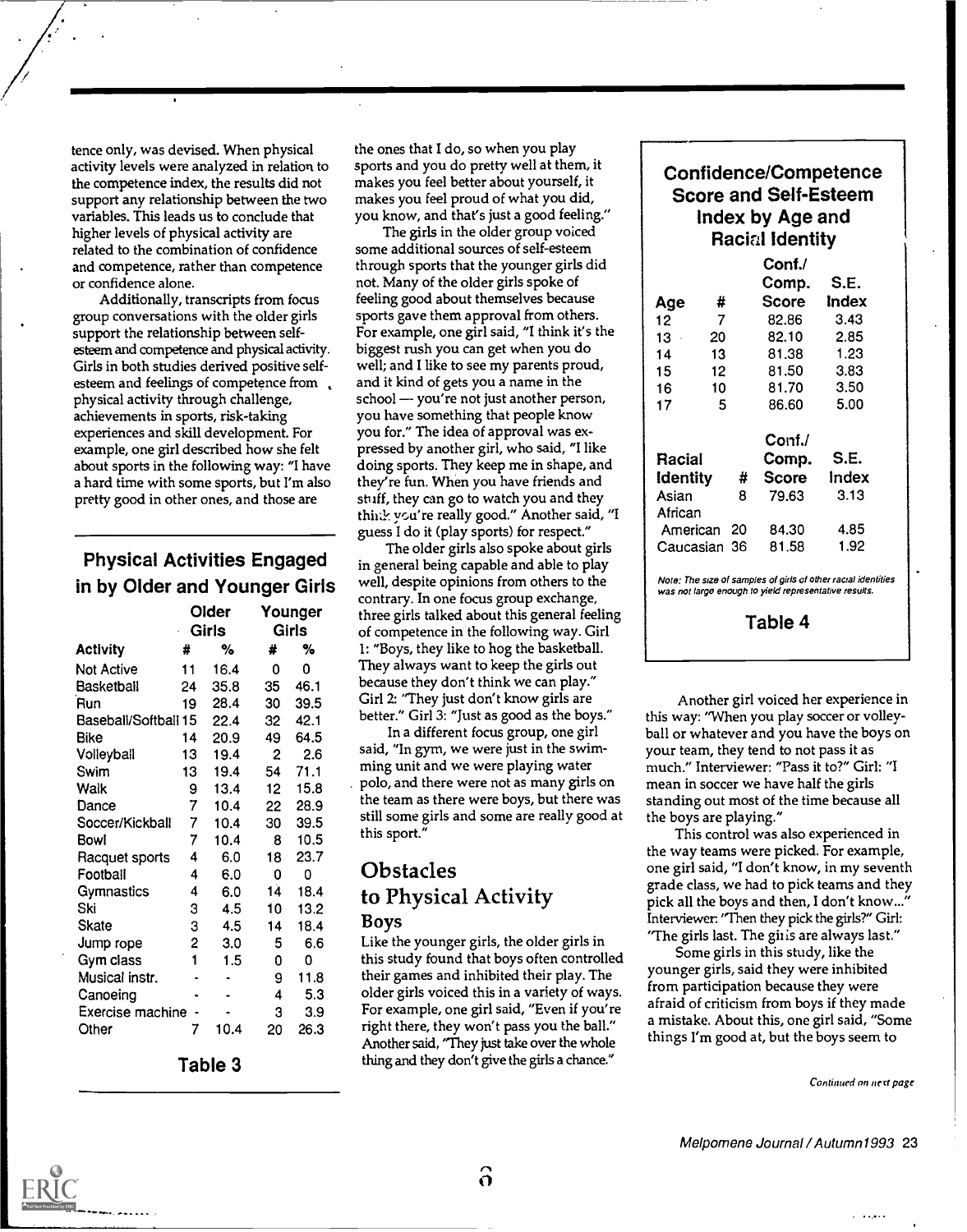sical Activity and Self-Esteem, Girls: The Teen Years, cont.

be a little better than me. If I were to miss a flying ball or miss a hoop, they would just start yelling at me like I did that on purpose, that I did not want to make it or that I did not want to catch it. They're always putting me down."

Some of the older girls, however, have risen to the challenge to be "good enough" to play with the boys. One girl explained, "You're made to try harder, because if the boys thinx they can get a strike out or something, you want to prove them wrong." Some of the girls said they simply no longer listen to criticism from boys. For example, one girl said, because if we know what we're doing they don't have a reason to mess with us, 'cuz what we're doing is right." Another spoke about her experience in the weight room:

> Obstacles to Physical Activity for Older and

| Younger Girls          |                |       |                |              | girls' team, they'll be like 'it's fine like it is,                                           |
|------------------------|----------------|-------|----------------|--------------|-----------------------------------------------------------------------------------------------|
|                        |                | Older | Younger        |              | because everyone is getting a chance to play<br>and they're having a good time or whatever'." |
|                        |                | Girls |                | <b>Girls</b> |                                                                                               |
| <b>Obstacle</b>        |                | # %   | #              | ℅            | Many girls spoke about the lack of<br>opportunity to play the sports that they                |
| Not enough time        | 8              | 11.9  |                |              | wanted or to play a sport at an appropri-                                                     |
| Conflict w/other       |                |       |                |              | ate level for them. One said, "I want to                                                      |
| activities             | 7              | 10.4  |                | 23 30.2      | play football and there isn't a girls' team."                                                 |
| Injury/physical &      |                |       |                |              | Another said, "I want to play ice hockey                                                      |
| health limitations     | 6              | 9.0   |                | 15 19.7      | and the only way to play ice hockey is to                                                     |
| Lack motivation/       |                |       |                |              | join a boys' league team or get on an in-                                                     |
| fatigue                | 4              | 6.0   |                | 15 19.7      | house team where you have to be really                                                        |
| Low confidence         |                |       |                |              | good."                                                                                        |
| in ability             | 4              | 6.0   | 7.             | 9.2          | The outcome of not having the                                                                 |
| No obstacles           | 4              | 6.0   |                | 10 13.1      | opportimities they would like is that many                                                    |
| Gender issues          | 3              | 4.5   |                |              | girls felt it was too late to start a new                                                     |
| Size (too short,       |                |       |                |              | sport. One girl summed this up in the                                                         |
| small)                 | 3              | 4.5   |                |              | following way, "I think it'd be fun to play.                                                  |
| Environment/           |                |       |                |              | I would have liked to have done that if                                                       |
| equip. difficulties    | 3              | 4.5   | 6              | 7.9          | they had girls' hockey when I was younger.                                                    |
| Difficulty with skill  | 2              | 3.0   | $\overline{c}$ | 2.6          | Then I probably would be playing. But they                                                    |
| Don't know             | $\overline{c}$ | 3.0   |                |              | just started it real recently so. "                                                           |
| Child care             |                |       | 6              | 7.9          |                                                                                               |
| No ride                |                |       | 5              | 6.6          | <b>Other Obstacles</b>                                                                        |
| Chores                 |                |       | 3              | 3.9          | The older girls in this study talked about                                                    |
| No playmate            |                |       | $\overline{c}$ | 2.6          | being incredibly busy. Lack of time and                                                       |
| Other                  | 7              | 10.4  | 6              | 7.9          | conflicts with other activities were two                                                      |
| Blank or not active 14 |                | 20.9  | 5              | 6.6          | additional obstacles that the girls voiced                                                    |
|                        |                |       |                |              | on the questionnaires (see Table 5) and in                                                    |
| Table 5                |                |       |                |              | the focus groups. Homework, after school                                                      |

"Yeah, that's a low weight and they (the boys) look at you and they go 'oh wow, she's lifting weights,' but it doesn't matter what they think -- I'm doing it for myself."

#### Lack of Opportunity

When younger girls spoke about inequitable treatment, such as from gym teachers, it tended to be on a personal level. The older girls, however, demonstrated an understanding of systematic limitations to their opportunities. These limitations took the form of fewer team choices, limited equipment or not being taken seriously.

Girls and they're having a good time or whatever'." more<br>Many girls spoke about the lack of coac The girls spoke about a system that favors boys and men. One said, "They (the boys) get better coaches, more time, you know, fields to play or whatever.... Another girl said, 'You go out and have the girls' games and, you know, basically all the girls' parents are there and then you go to the boys' games and the whole stands are filled." Another said, "If the boys are doing well, then they say 'let's get the boys' team to go to state' but if it's the girls' team, they'll be like 'it's fine like it is, because everyone is getting a chance to play

equip. difficulties 3 4.5 6 7.9 they had girls' hockey when I was younger. g Difficulty with skill 2 3.0 2 2.6 Then I probably would be playing. But they The outcome of not having the opportunities they would like is that many girls felt it was too late to start a new sport. One girl summed this up in the following way, "I think it'd be fun to play. I would have liked to have done that if just started it real recently so....

#### Other Obstacles

No playmate 1. 2 2.6 being incredibly busy. Lack of time and that Blank or not active 14 20.9  $-$  5  $-$  6.6  $\vert$  additional obstacles that the girls voiced  $\vert$  cons conflicts with other activities were two on the questionnaires (see Table 5) and in the focus groups. Homework, after school activities and, for some girls, jobs took up

much of the time that they might otherwise give to sports.

A lack of confidence in ability, which was cited by only 6% of the girls on the questionnaires, was voiced in different ways in focus group discussions. For example, girls spoke about not wanting to look stupid, not being good at a sport or being worried about making mistakes as obstacles to their playing. One girl expressed her hesitation in the following way: "I started bowling when I was six and I wasn't very good at that, so I think my self-esteem had something to do with the sports. I'm not great at them so I don't even try."

Physical limitations also kept some girls from participating in sports as much as they would like. The limitations included body size, fear of getting hurt, health problems and, for one girl, pregnancy.

Coaches also played a role in whether girls participated in sports or not. While problems with coaches did not appear on the questionnaire, the girls talked about their coaches in the focus groups. For example, one girl said, "She's actually more like our best friend rather than a coach, and I don't think anybody on our team respects her, and it's like you really can't be a good coach if the team doesn't respect you. She'll tell us to do something and we'll do it half-heartedly or we'll say we don't want to do it."

# Motivators for Physical Activity

Having fun is the primary motivator for girls in this age group to be physically active, just as it was for the younger girls in Phase One of this study. This is documented in the questionnaires (see Table 6) and was discussed in every focus group. Girls talked about having fun and liking sports in a variety of wayz. For example, one girl said, "I love sports, and that's basically what I do." Another said, "Don't laugh, but I like floor hockey  $-$  it's fun." Another said, "That's cheerleading, that's fun. I love cheerleading."

A second motivator to be active, consistent with the motivators of the younger girls, was the physical benefits the older girls derived from participation. Many girls talked about being in shape.

24 Melpornene Journal / Vol. 12 No. 3

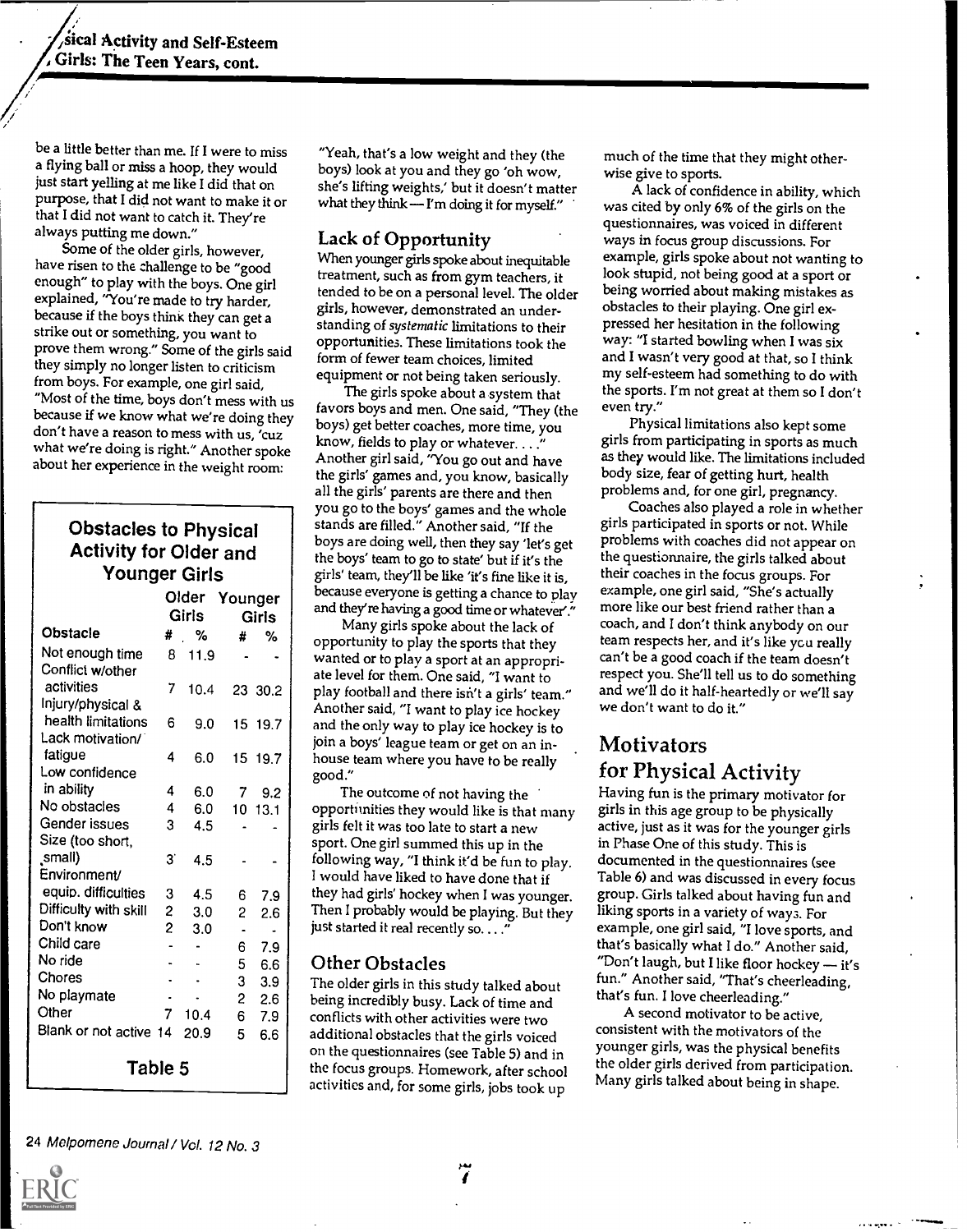For example, one girl said about track, "I really like the team and it's a great sport, too. I do track more to get in shape, and it's good conditioning." Another girl summed up her reasons for being active by saying, "I can build up my skills and also get my body in shape at the same time and still have fun."

The older girls talked about two additional motivators that the younger girls did not bring up: the social aspects of sport and the approval of others. Some girls said that they participated in sports because their friends were in the same sport, and others talked about meeting new people through sports. One girl said, "The only reason I played was because all my friends were on the team." Another girl summed up her reasons for participating by saying, "Well, I think that sports are important because they help you meet

#### Reasons for Older and Younger Girls to Be Physically Active

|                        |         | Older | Younger |              | friends as a<br>with moth |
|------------------------|---------|-------|---------|--------------|---------------------------|
|                        |         | Girls |         | <b>Girls</b> | cited by 41               |
| Reason                 | #       | ℅     | #       | %            |                           |
| Fun, enjoyment         | 36      | 53.7  | 58      | 76.3         | Compet                    |
| Health, physical       |         |       |         |              | An area wl                |
| benefits               | 15      | 22.4  | 20      | 26.3         | younger gi                |
| Something to do/       |         |       |         |              | The need f                |
| keep busy              | 10      | 14.9  | 7       | 9.2          | the younge                |
| Be w/friends,          |         |       |         |              | some girls                |
| meet people            | 8       | 11.9  | 5       | 6.6          | of fitness te             |
| Mental & emotional     |         |       |         |              | deterrent to              |
| benefits               | 6       | 9.0   | 1       | 1.3          | The older g               |
| Influence of others    | 3       | 4.5   |         |              | on their fee              |
| I'm good at it         | 2       | 3.0   |         |              | some, com                 |
| Appearance             |         |       |         |              | participatio              |
| (lose weight, tone) 2  |         | 3.0   |         |              | around gro                |
| Parents want me to     |         |       | 6       | 7.9          | yourself, ar              |
| Learn new skill,       |         |       |         |              | competing                 |
| future                 |         |       | 5       | 6.6          | sports need               |
| Challenge, goals       |         |       | 4       | 5.3          | competitiv                |
| School                 |         |       | 3       | 3.9          | should try                |
| I want to              |         |       | 3       | 3.9          | ness in girl              |
| Other                  | 5       | 7.5   | 1       | 1.3          | quite level               |
| Blank or not active 10 |         | 14.9  | 2       | 2.6          | generally d               |
|                        |         |       |         |              | enough?" (                |
|                        | Table 6 |       |         |              | competitive               |

a lot of new people, and just to be involved in an extracurricular, it usually helps. If you're working out on your own, it's a lot harder because no one else is there to encourage you and stuff, but if you're with a team and stuff, everyone's kind of doing it."

#### Encouragement

One of the primary factors in keeping both girls and.boys active in sports is encouragement. The questionnaire queried the girls about who encouraged them to be physically active. As shown in Table 7, the most common response to this question was "myself" (73.1%), indicating that the majority of the girls in this study, as with the younger girls, were self-motivated.

Girls Girls with mother cited by 53.7% and father<br>Girls Girls cited by 41.8% An interesting difference between the older and younger girls is that peers (61.2%) were the second most often mentioned source of encouragement for the older girls, but parents were the second most often mentioned source for the younger girls (mother 76.3%, father 57.9%). This change reflects a shift toward peers as the primary influence during adolescence. Parents were cited by the older girls after friends as a source of encouragement, cited by 41.8%.

#### Competition

 $\begin{bmatrix} 1 \text{ want to} \\ 2 \end{bmatrix}$  a 3.9 ness in girls' sports. I don't know if it's Blank or not active 10 14.9 2 2.6 generally don't think it's competitive An area where the older girls and the younger girls differed was competition. The need for competition among most of the younger girls was not strong. In fact, some girls felt that the competitive nature of fitness testing in gym class was a deterrent to their being physically active. The older girls, however, seemed divided on their feelings about competition For some, competition was a motivator for participation One girl said, "I like being around groups and all ha mg goals for yourself, and getting to know people, and competing is fun." Another girl felt girls' sports needed the opportunity to be more competitive. She said, "I think that they should try to encourage more competitivequite level yet." Interviewer: "Girls enough?" Girl: "Right, I don't think it's competitive enough."

There were girls, however, who did not welcome competition. One girl summed up her feelings about coaching and competition in this way: "Well, lots of time, the coaches, you know, they just think that their sport is the best and you should play ball in one sport, which is, sometimes it's too competitive."

# Cultural Differences

Some differences attributable to cultural heritage were found among the girls. For example, in a focus group of Hmong girls ranging in age from 13 to 17, the girls discussed the attitudes of their elders toward their physical activity:

Girl: "You know, when you're growing up, it's like, you know, the older people, they look toward you as an adult and you're not supposed to do childish things."

Girl: "But that's only in our culture." Girl: "At this age, they don't like us to play sports, it's like kids' stuff."

### Older and Younger Girls' Responses to the Question "Who Encourages You to Be Physically Active?"

|                      |    | Older                     |     | Younger |  |  |
|----------------------|----|---------------------------|-----|---------|--|--|
|                      |    | Girls                     |     | Girls   |  |  |
| Who                  | #  | %                         | #   | %       |  |  |
| Myself               | 49 | 75.1                      | 64  | 84.2    |  |  |
| Friends              | 41 | 61.2                      | 44  | 57.9    |  |  |
| Mother               | 36 | 53.7                      | 58. | 76.3    |  |  |
| Father               | 28 | 41.8                      | 44  | 57.9    |  |  |
| Coach                | 24 | 35.8                      | 29  | 38.1    |  |  |
| Sibling              | 17 | 25.4                      | 30  | 39.5    |  |  |
| Teacher 17           |    | 25.4                      | 27  | 35.5    |  |  |
| Organi-              |    |                           |     |         |  |  |
| zation*              | 10 | 14.9                      | 22  | 289     |  |  |
| Doctor               | 4  | 6.0                       | 7   | 9.2     |  |  |
| No one               | 2  | 3.0                       | 6   | 7.9     |  |  |
| Other**              | 9  | 13.4                      | 16  | 21.1    |  |  |
| Missing              |    |                           |     |         |  |  |
| or not               |    |                           |     |         |  |  |
| active               | 3  | 4.5                       |     |         |  |  |
|                      |    | * YWCA, youth group, etc. |     |         |  |  |
| "uncle, cousin, etc. |    |                           |     |         |  |  |
|                      |    | Table 7                   |     |         |  |  |